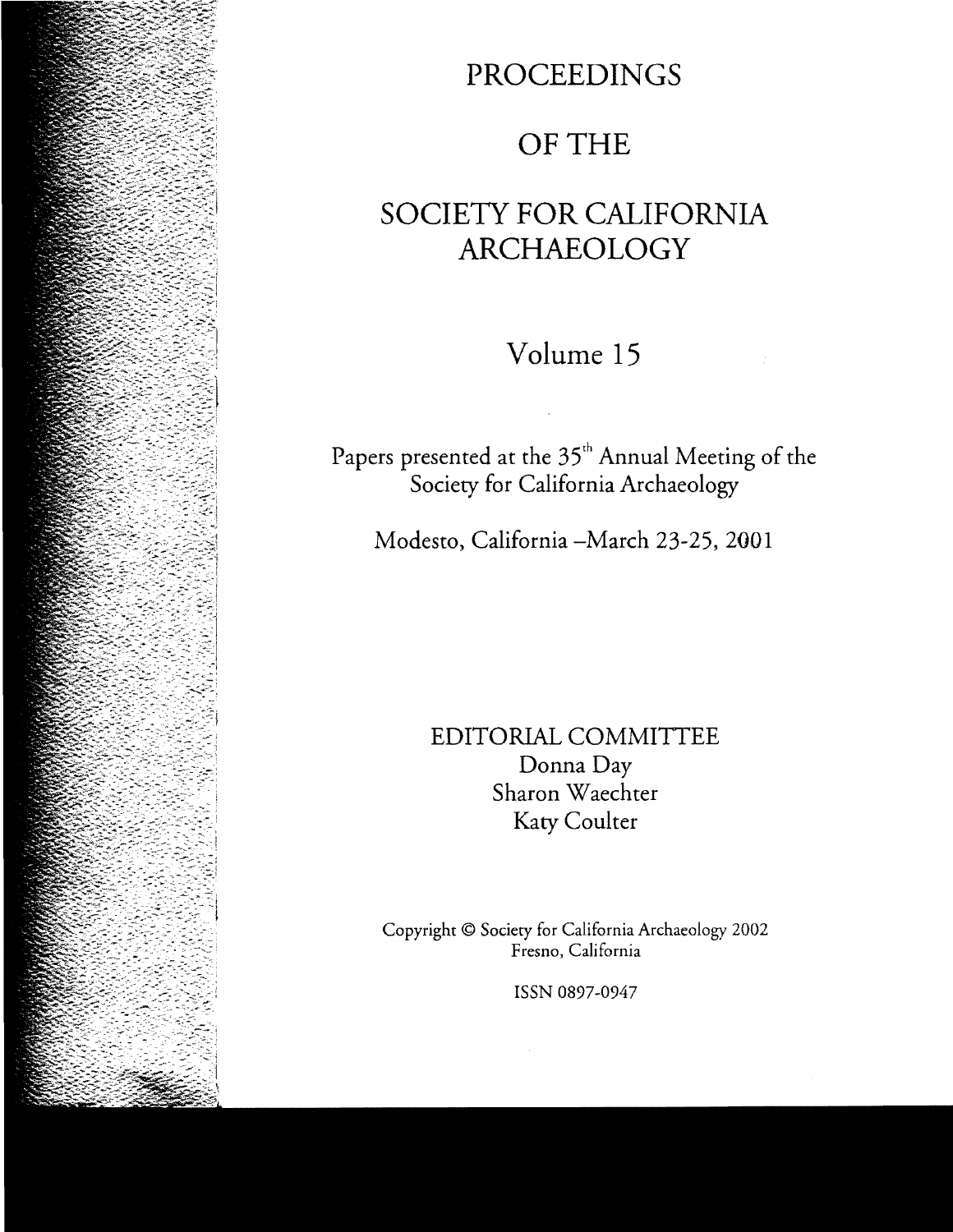### STATEMENT OF PURPOSE

The *Proceedings* was established by the Society for California Archaeology in 1988 to promote public dissemination of recent archaeological investigations in California. The *Proceedings*  provide a publication outlet for the papers presented at the SCA Annual Meetings. All papers presented at the Annual Meeting are eligible for publication. The *Proceedings* are published annually, thus ensuring prompt publication and dissemination of research results and commentary relating to California archaeology. Individual papers are published as received, without formal peer review, except as required by the *Proceedings* editors to ensure conformance with the established style requirements.

**INFORMATION FOR CONTRIBUTORS**<br>Authors should prepare their manuscript in accordance with the *Proceedings* style guide, published in Volume 14. Authors should submit their manuscript in both hard copy and electronically. The *Proceedings* will not publish information that has appeared in the Society's *Newsletter*. The deadline for submission is August 1" following the Annual Meeting. Manuscripts should be submitted to the *Proceedings* ed

### EDITORIAL STAFF FOR THE PROCEEDINGS

Email: scaeditor@saber.net<br>Donna Day, Tahoe National Forest, 631 Coyote Street, Nevada City, CA 95959

Sharon Waechter, Far Western Anthropological Research Group, Inc. P.O. Box 413, Davis, CA 95617<br>General Session 2  $\overline{S}$  Section 2  $\overline{S}$  of  $\overline{S}$  and  $\overline{S}$  of  $\overline{S}$  setsion

Katy Coulter, Eldorado National Forest, 100 Forni Road, Placerville, CA 95667

# EXECUTIVE BOARD OF THE SOCIETY FOR CALIFORNIA<br>President - Sannie Kenton Osborn, Presidio Trust, Post Office Box 29052, San Francisco, CA

- 
- 94129-0052.<br>Immediate President Ken Wilson, Six Rivers National Forest, 1330 Bayshore Way, Eureka, CA<br>95501-3834.<br>President Elect Dana McGowan, Jones & Stokes, 2600 V Street, Sacramento, CA 95818-1914.

- Southern Vice-President Thomas Wheeler, California Dept. of Transportation, 2563 Lawton Ave., San Luis Obispo, CA 93401.
- Northern Vice President Greg Greenway, Mendocino National Forest, 825 N. Humboldt Ave., Willows, CA 95988.
- Secretary A. Kim Tanksley, California Dept. of Transportation, Central California Heritage Resources Branch, 3402 North Blackstone Ave., Suite 201, Fresno, CA 93726

Treasurer - Trish Fernandez, Jones & Stokes, 2600 V Street, Sacramento, CA 95818-1914.

SCA Business Office - C. Kristina Roper, Department of Anthropology, CSU Fresno, 5245 N. Backer Ave., MS PB/16, Fresno, CA 93740-8001.

The *Proceedings* (lSSN 0897-0947) is published annually. Subscription is by membership in the Society for California Archaeology. Membership information may be obtained from the SCA Business Office. The *Proceedings* is printed by Goodway Printing and Graphics, San Diego California. Joseph California and the contract of the contract of the contract of the contract of the contract of the contract of the contract of the contract of the contract of the contract of the contract of the contract

http://www.scanet.org/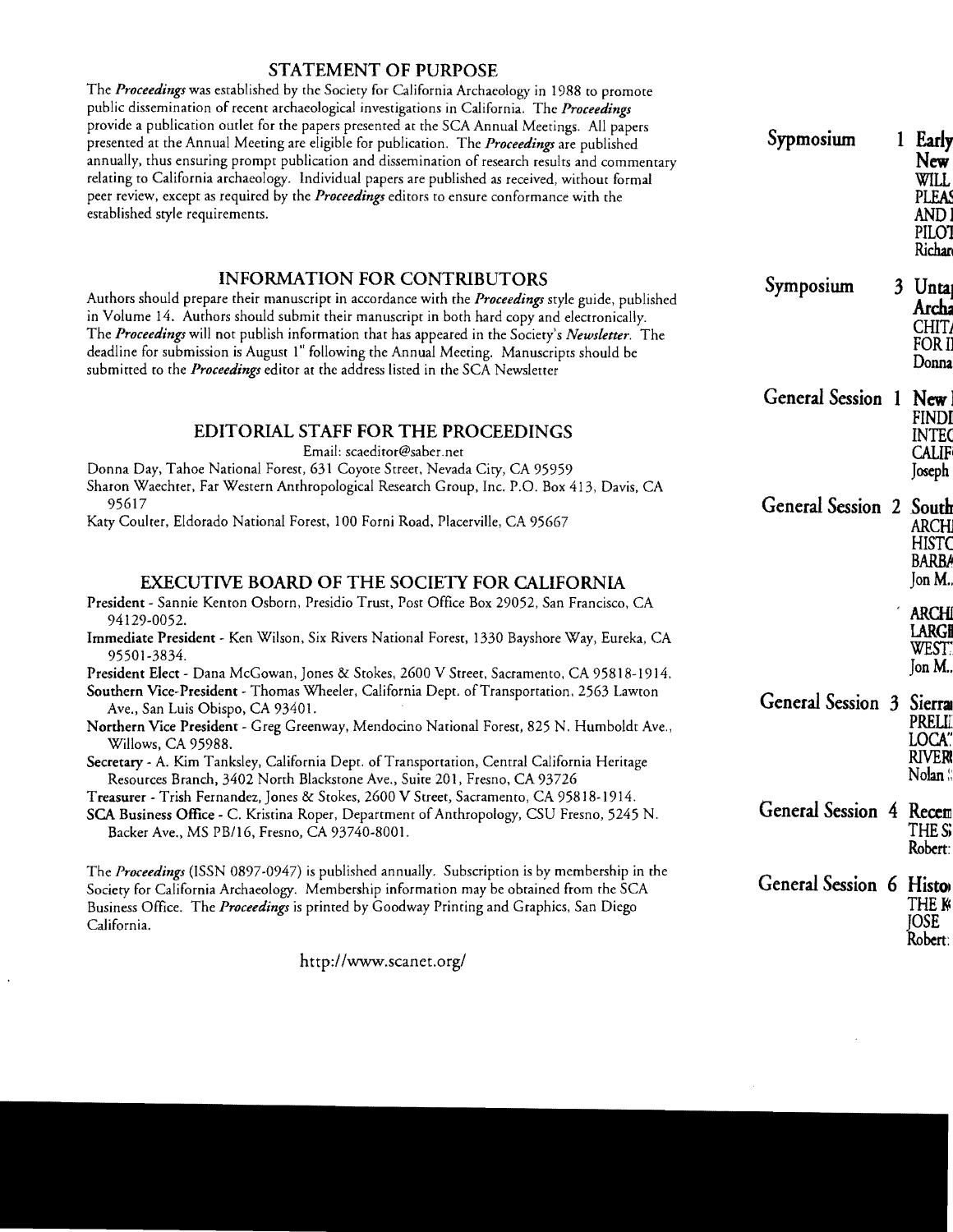## CONTENTS

| Sypmosium | 1 Early Holocene Adaptations of the North Coast Ranges:<br>New Perspectives on Old Ideas<br>WILL THE TRUE AGE OF THE BORAX LAKE PATTERN<br>PLEASE STAND UP? THE ARCHAEOLOGY OF CA-HUM-573<br>AND EARLY HOLOCENE SITE ON THE SOUTH END OF<br>PILOT RIDGE, HUMBOLDT COUNTY, CALIFORNIA<br>Richard T. Fitzgerald and William Hildebrandt | 1  |
|-----------|---------------------------------------------------------------------------------------------------------------------------------------------------------------------------------------------------------------------------------------------------------------------------------------------------------------------------------------|----|
| Symposium | 3 Untapped Resources and Unintended Consequences:<br>Archaeology and the Public<br>CHITATAC-ADAMS HERITAGE COUNTY PARK: A MODEL<br>FOR INTERPRETATION<br>Donna Gillette and Joyce Johns                                                                                                                                               | 8  |
|           | General Session 1 New Perspectives on California Prehistory<br>FINDING NEW QUESTIONS AT HIGHER LEVELS OF<br>INTEGRATION: A PERSPECTIVE ON APPROACHING THE<br>CALIFORNIA ARCHAIC<br>Joseph L. Chartkoff                                                                                                                                | 18 |
|           | General Session 2 Southern Coastal/Island Archaeology<br>ARCHAEOLOGICAL INVESTIGATIONS AT ESTAIT, AN<br>HISTORIC CHUMASH VILLAGE OF THE WESTERN SANTA<br><b>BARBARA COAST</b><br>Jon M. Erlandson and Deanna Dartt                                                                                                                    | 25 |
|           | ARCHAEOLOGICAL INVESTIGATIONS AT CA-SBA-1666: A<br>LARGE MIDDLE HOLOCENE SHELL MIDDEN ON THE<br>WESTERN SANTA BARBARA COAST<br>Jon M. Erlandson and René F. Vellanoweth                                                                                                                                                               | 35 |
|           | General Session 3 Sierran and Great Basin Archaeology<br>PRELIMINARY INVESTIGATIONS INTO ROCK ART SITES<br>LOCATED ALONG THE MIDDLE FORK OF THE AMERICAN<br>RIVER AND PICAYUNE VALLEY<br>Nolan Smith and Jena Rogers                                                                                                                  | 43 |
|           | General Session 4 Recent Research in Northern California<br>THE SUNNYVALE RED BURIAL (5620BP)<br>Robert R. Cartier                                                                                                                                                                                                                    | 49 |
|           | General Session 6 Historic Archaeology<br>THE KELL CEMETERY: AN HISTORIC CEMETERY IN SAN<br><b>JOSE</b><br>Robert R. Cartier and Christopher Morgan                                                                                                                                                                                   | 53 |

 $\sim$   $\omega$